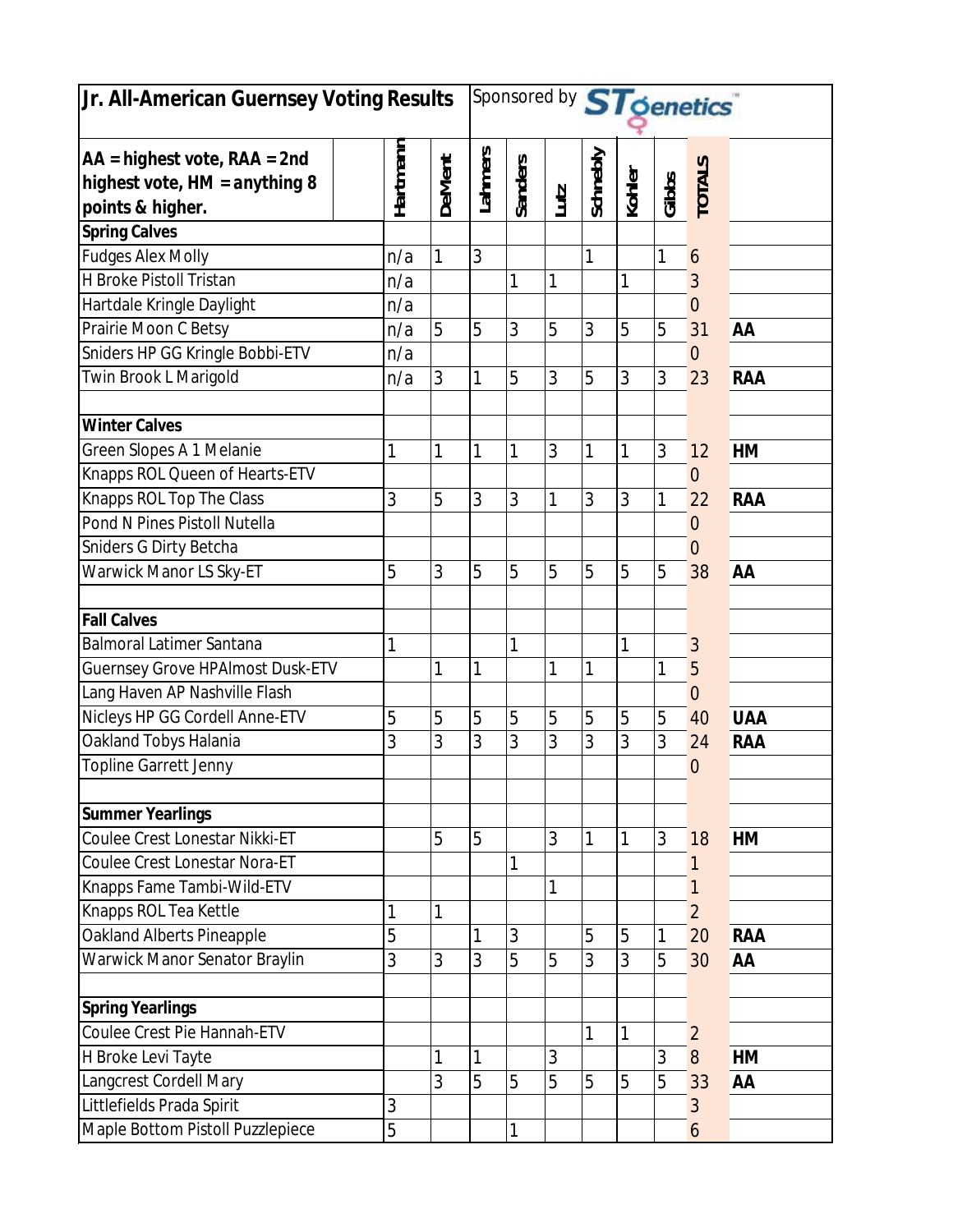| Millborne HP Alymo Finally-ETV                          | 1   | 5            | 3 | 3      | 1 | 3 | 3 | 1 | 20             | <b>RAA</b> |
|---------------------------------------------------------|-----|--------------|---|--------|---|---|---|---|----------------|------------|
|                                                         |     |              |   |        |   |   |   |   |                |            |
| <b>Winter Yearlings</b>                                 |     |              |   |        |   |   |   |   |                |            |
| Dales G Levi Mary Jane                                  | 1   |              |   | 1      |   |   |   |   | $\overline{2}$ |            |
| H Broke Levi Razzle                                     |     | 3            | 1 | 3      | 3 | 1 | 1 | 3 | 15             | <b>RAA</b> |
| <b>HCF Kriminal Cassidy</b>                             |     | 1            | 3 |        | 1 |   | 3 | 1 | 9              | HM         |
| Knapps Grumpy Talented                                  |     |              |   |        |   |   |   |   | $\overline{0}$ |            |
| Knapps Kringle Tappy-ET                                 | 5   | 5            | 5 | 5      | 5 | 5 | 5 | 5 | 40             | <b>UAA</b> |
| Oakland Latimers Prestidge                              | 3   |              |   |        |   | 3 |   |   | 6              |            |
|                                                         |     |              |   |        |   |   |   |   |                |            |
| <b>Fall Yearling</b>                                    |     |              |   |        |   |   |   |   |                |            |
| Holcomb Legend Sunstruck                                | 5   | 3            | 5 | 5      | 5 | 3 | 3 | 3 | 32             | AA         |
| HP SH AC Reb Katlin-ETV                                 | 1   | 1            | 1 | 3      | 3 | 5 | 1 | 5 | 20             | <b>RAA</b> |
| SummitRidge Lonestar Jamisen                            | 3   | 5            | 3 | 1      |   | 1 | 5 | 1 | 19             | HM         |
| Sunnybend Sent Avaynn                                   |     |              |   |        | 1 |   |   |   | 1              |            |
|                                                         |     |              |   |        |   |   |   |   |                |            |
| <b>Yearlings in Milk</b>                                |     |              |   |        |   |   |   |   |                |            |
| Dix Lee Royce Jay Jay                                   | 3   | 1            | 1 | 3      | 1 | 1 | 1 | 1 | 12             | <b>HM</b>  |
| Knapps A Pie Sassy-ETV                                  | 1   | 5            | 5 | 1      | 5 | 5 | 5 | 5 | 32             | AA         |
| Knapps Ace Tea Party-ETV                                | 5   | 3            | 3 | 5      | 3 | 3 | 3 | 3 | 28             | <b>RAA</b> |
|                                                         |     |              |   |        |   |   |   |   |                |            |
| Jr. Two-Year-Old                                        |     |              |   |        |   |   |   |   |                |            |
| Adams Creek Activate Macyn                              | n/a |              |   |        |   |   |   |   | $\mathbf{0}$   |            |
| <b>Adams Creek AP Bianca-ETV</b>                        | n/a | 5            | 5 | 5      | 5 | 5 | 5 | 5 | 35             | <b>UAA</b> |
| Hartdale Mentor Coconut                                 | n/a |              |   |        |   |   |   |   | $\mathbf{0}$   |            |
| Knapps Ace On The Money                                 | n/a |              |   |        |   |   |   |   | $\overline{0}$ |            |
| Knapps Kojack Tambret                                   | n/a | $\mathbf{1}$ | 3 | 1      | 1 | 1 | 1 | 3 | 11             | HM         |
| Warwick Manor Sexy Sorority                             | n/a | 3            | 1 | 3      | 3 | 3 | 3 | 1 | 17             | <b>RAA</b> |
|                                                         |     |              |   |        |   |   |   |   |                |            |
| Sr. Two-Year-Old                                        |     |              |   |        |   |   |   |   |                |            |
| HP AC GG Kringle Morissa-ET                             |     |              |   |        |   |   |   |   |                |            |
| Knapps Apie Today                                       | 1   | 3            | 3 | 3      | 3 | 3 | 1 | 3 | 20             | <b>RAA</b> |
| Lavon Farms Novak Rattle                                |     |              | 1 |        |   |   | 3 |   | 5              |            |
| Prairie Moon L Abriella-ET                              | 5   | 5            | 5 | 5      | 5 | 5 | 5 | 5 | 40             | <b>UAA</b> |
| <b>Trotacre Alstar Hurley</b>                           | 3   | 1            |   | 1      |   | 1 |   | 1 | $\overline{7}$ |            |
| Jr. Three-Year-Old                                      |     |              |   |        |   |   |   |   |                |            |
|                                                         |     |              |   |        |   |   |   |   |                |            |
| Ealy Highland Legend Tapioca<br>Hartdale Top Notch Coco | n/a | 3            | 3 |        | 3 |   | 1 | 3 | $\overline{2}$ |            |
|                                                         | n/a | 5            | 5 | 3<br>5 | 5 | 1 |   |   | 16             | <b>RAA</b> |
| Maplehurst Gary Rosetta                                 | n/a |              |   |        |   | 5 | 5 | 5 | 35             | <b>UAA</b> |
| Monument View Jackpot Roxy                              | n/a |              |   |        |   |   |   |   | $\overline{0}$ |            |
| SummitRidge Les Firecracker                             | n/a |              |   |        |   |   |   | 1 | 1              |            |
| <b>Twin Brook Fame Macy</b>                             | n/a | 1            | 1 | 1      |   | 3 | 3 |   | 9              | HM         |